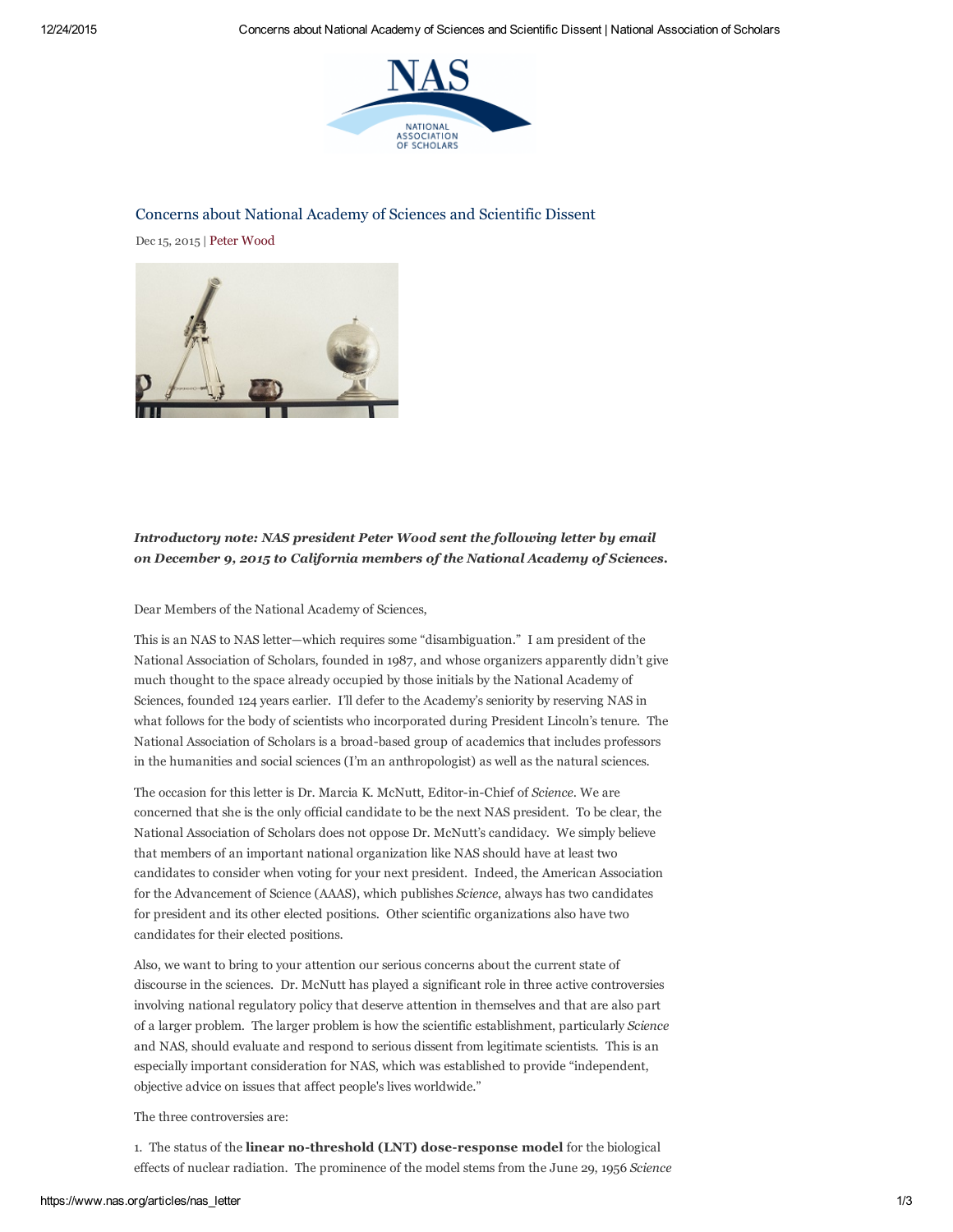#### 12/24/2015 Concerns about National Academy of Sciences and Scientific Dissent | National Association of Scholars

paper, "Genetic Effects of Atomic Radiation," authored by the NAS Committee on the Biological Effects of Atomic Radiation. This paper is now widely questioned and has been seriously critiqued in many peer-reviewed publications, including two detailed 2015 papers. These criticisms are being taken seriously around the world, as summarized in a December 2, 2015 Wall Street Journal commentary. In August 2015 four distinguished critics of LNT made a formal request to Dr. McNutt to examine the evidence of fundamental flaws in the 1956 paper and retract it. However, on August 11, 2015 Dr. McNutt rejected this request without even reviewing the detailed evidence. Furthermore, Dr. McNutt did not even consider recusing herself and having independent reviewers examine evidence that challenges the validity of both a Science paper and an NAS Committee Report.

This is a consequential matter that bears on a great deal of national public policy, as the LNT model has served as the basis for risk assessment and risk management of radiation and chemical carcinogens for decades, but now needs to be seriously reassessed. This reassessment could profoundly alter many regulations from the Nuclear Regulatory Commission, Environmental Protection Agency, and other government agencies. The relevant documents regarding the 1956 Science paper and Dr. McNutt can be examined at [www.nas.org/images/documents/LNT.pdf](http://www.nas.org/images/documents/LNT.pdf).

2. Extensive evidence of scientific misconduct in the epidemiology of fine particulate air pollution (PM2.5) and its relationship to mortality. Since 1997 EPA has claimed that lifetime inhalation of about a teaspoon of particles with diameter less than 2.5 microns causes premature death in the United States and it established an national regulation based on this claim. Science has provided extensive news coverage of this issue and its regulatory significance, but has never published any scientific criticism of this questionable claim, which is largely based on nontransparent research.

Earlier this year, nine accomplished scientists and academics submitted to Science welldocumented evidence of misconduct by several of the PM2.5 researchers relied upon by EPA. The evidence of misconduct was first submitted to Dr. McNutt in a detailed June 4, 2015 email letter, then in a detailed July 20, 2015 Policy Forum manuscript "Transparent Science is Necessary for EPA Regulations," and finally in an August 17, 2015 Perspective manuscript "Particulate Matter Does Not Cause Premature Deaths." Dr. McNutt and two Science editors immediately rejected the letter and the manuscripts and never conducted any internal or external review of the evidence. This a consequential matter because many multi-billion dollar EPA air pollution regulations, such as, the Clean Power Plan, are primarily justified by the claim that PM2.5 is killing Americans. The relevant documents regarding this controversy can be examined at [https://www.nas.org/images/documents/PM2.5.pdf.](https://www.nas.org/images/documents/PM2.5.pdf)

3. Science promotes the so-called **consensus model of climate change** and excludes any contrary views. This issue has become so polarized and polarizing that it is difficult to bring up, but at some point the scientific community will have to reckon with the dramatic discrepancies between current climate models and substantial parts of the empirical record. Recent evidence of Science bias on this issue is the June 26, 2015 article by Dr. Thomas R. Karl, "Possible artifacts of data biases in the recent global surface warming hiatus"; the July 3, 2015 McNutt editorial, "The beyond-two-degree inferno"; the November 13, 2015 McNutt editorial, "Climate warning, 50 years later"; and the November 25, 2015 AAAS News Release, "AAAS Leads Coalition to Protest Climate Science Inquiry."

Dr. McNutt's position is, of course, consistent with the official position of the AAAS. But the attempt to declare that the "pause" in global warming was an illusion has not been accepted by several respected and well-informed scientists. One would not know this, however, from reading Science, which has declined to publish any dissenting views. One can be a strong supporter of the consensus model and yet be disturbed by the role which Science has played in this controversy. Dr. McNutt and the journal have acted more like partisan activists than like responsible stewards of scientific standards confronted with contentious claims and ambiguous evidence. The relevant documents and commentary regarding the Karl paper and McNutt editorials can be examined at [https://www.nas.org/images/documents/Climate\\_Change.pdf](https://www.nas.org/images/documents/Climate_Change.pdf).